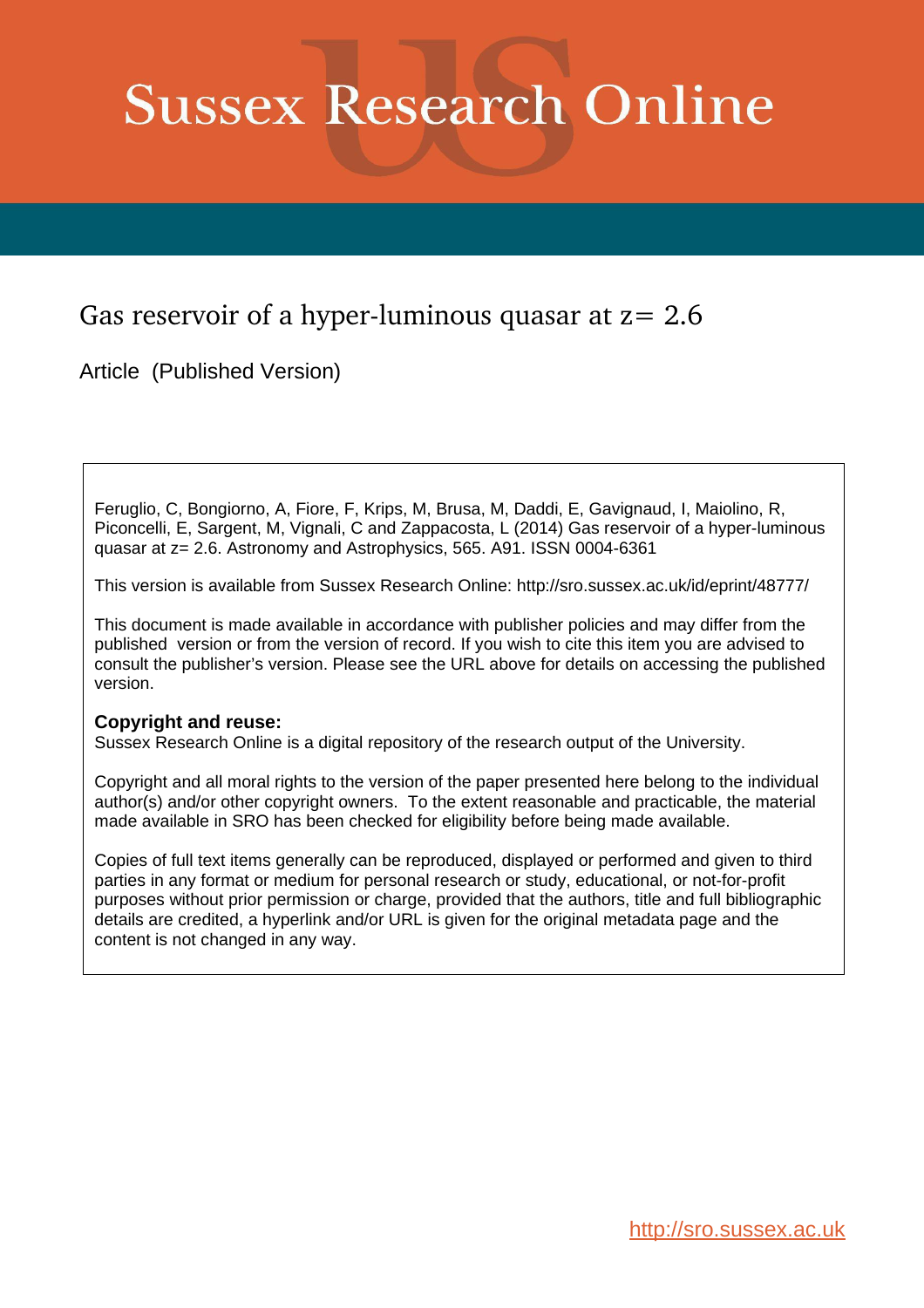## Gas reservoir of a hyper-luminous QSO at  $z = 2.6*$

C. Feruglio<sup>1,2</sup>, A. Bongiorno<sup>2</sup>, F. Fiore<sup>2</sup>, M. Krips<sup>1</sup>, M. Brusa<sup>3,4,5</sup>, E. Daddi<sup>6</sup>, I. Gavignaud<sup>7</sup>, R. Maiolino<sup>8</sup>, E. Piconcelli<sup>2</sup>, M. Sargent<sup>9</sup>, C. Vignali<sup>3,5</sup>, and L. Zappacosta<sup>2</sup>

<sup>1</sup> IRAM - Institut de RadioAstronomie Millimétrique, 300 rue de la Piscine, 38406 Saint Martin d'Hères, France, e-mail: feruglio@iram.fr

2 INAF - Osservatorio astronomico di Roma, via Frascati 33, 00040 Monteporzio Catone, Italy

- <sup>3</sup> University of Bologna, Department of Physics and Astronomy, viale Berti Pichat 6/2, 40127 Bologna, Italy  $\frac{4}{3}$  M<sub>3</sub> Plyster City Little Explicit City Department of Physics and Astronomy, viale Berti Pichat 6/2, 40
- Max Planck Institut für Extraterrestrische Physik, Giessenbachstrasse 1, 85748 Garching bei München, Germany

5 INAF - Osservatorio Astronomico di Bologna, via Ranzani 1, 40127 Bologna, Italy

- <sup>6</sup> Laboratoire AIM, CEA/DSM-CNRS-Université Paris Diderot, Irfu/Service d'Astrophysique, CEA Saclay, Orme des Merisiers France, 91191 Gif-sur-Yvette Cedex, France
- <sup>7</sup> Departamento de Ciencias Fisicas, Universidad Andres Bello, Av. Republica 252, Santiago, Chile

 $\frac{8}{9}$  KAVLI

<sup>9</sup> Astronomy Centre, Dept. of Physics and Astronomy, University of Sussex, Falmer, Brighton BN1 9QH, UK

February 23, 2014

#### **ABSTRACT**

Context. Understanding the relationship between the formation and evolution of galaxies and their central super massive black holes (SMBH) is one of the main topics in extragalactic astrophysics. Links and feedback may reciprocally affect both black hole and galaxy growth.

Aims. Observations of the CO line at redshifts of 2-4 are crucial to investigate the gas mass, star formation activity and accretion onto SMBHs, as well as the effect of AGN feedback. Potential correlations between AGN and host galaxy properties can be highlighted by observing extreme objects. Despite their luminosity, hyper-luminous QSOs at z= 2 − 4 are still little studied at mm wavelengths.

Methods. We targeted CO(3-2) in ULAS J1539+0557, an hyper-luminos QSO ( $L_{bol} > 10^{48}$ erg/s) at z = 2.658, selected through its unusual red colors in the UKIDSS Large Area Survey (ULAS).

Results. We find a molecular gas mass of 4.1±0.8×10<sup>10</sup> M<sub>☉</sub>, and a gas fraction of ~0.4-0.1, depending mostly on the assumed source inclination. We also find a robust lower limit to the star-formation rate (SFR=250-1600  $M_{\odot}/yr$ ) and star-formation efficiency (SFE=25-350 L<sub>☉</sub>/(K km s<sup>-1</sup> pc<sup>2</sup>) by comparing the observed optical-near-infrared spectral energy distribution with AGN and galaxy templates. The black hole gas consumption timescale, M(H<sub>2</sub>)/ $\dot{M}_{acc}$ , is ~ 160 Myr, similar or higher than the gas consumption timescale. Conclusions. The gas content and the star formation efficiency are similar to those of other high-luminosity, highly obscured QSOs,

and at the lower end of the star-formation efficiency of unobscured QSOs, in line with predictions from AGN-galaxy co-evolutionary scenarios. Further measurements of the (sub)-mm continuum in this and similar sources are mandatory to obtain a robust observational picture of the AGN evolutionary sequence.

**Key words.** Galaxies: active – Galaxies: evolution – Galaxies: quasars – general

#### **1. Introduction**

Understanding the relations between the formation and evolution of galaxies and their central super massive black holes (SMBH) is a major challenge of present-day astronomy. Most of galaxy assembly and accretion activity occur at  $z = 2-4$ , so it is crucial to study SMBH-galaxy relationships at this epoch. The two main open questions are: a) what is the mechanism triggering nuclear accretion and star-formation? and b) are AGN outflows truly able to regulate star-formation in their host galaxies? Observations of molecular gas are useful to address both questions. So far, molecular gas has been detected in a few tens of  $z > 2$  QSOs, with typical masses  $1 - 10 \times 10^{10}$  M<sub>o</sub>, indicating gas-rich hosts. However, most of these observations have been done either on lensed object (where the intrinsic luminosity is magnified up to 1000 times), or on z= 5−6 QSOs (Riechers 2011 and references therein).

There is a growing evidence for two modes of star-formation which may also be relevant for triggering nuclear activity: a quiescent one, taking place in most star-forming galaxies, with gas conversion time scales of ∼ 1 Gyr, and a less common *star-burst* mode, acting on much shorter time scales ( $\sim 10^7 - 10^8$  yr, see e.g. Rodighiero et al. 2011, Lamastra et al. 2013a and references therein). The latter mode is likely related to the powering of high luminosity QSOs. In fact, bolometric luminosities of the order of  $10^{47} - 10^{48}$  ergs/s imply mass accretion rates of tens to hundreds  $M_{\odot}/yr$  onto  $10^9 - 10^{10}$  M<sub>☉</sub> SMBHs (assuming a radiative efficiency of 0.1). If the accretion lasts for a few tens Myr (Salpeter timescale), this in turn implies gas reservoirs of  $10^9 - 10^{10}$  M<sub>o</sub> even if the fraction of the gas that can reach the nucleus is high (∆M*gas* ∼M*gas*/5). At present, galaxy interactions seem to be the best (if not the only) mechanism capable of destabilizing such huge gas masses on short time scales. This naturally produces powerful AGN hosted in star-burst galaxies (Lamastra et al 2013b). In principle, from the gas consumption timescale (or its inverse, the so-called star formation efficiency, SFE, i.e. the ratio between the star-formation rate and the gas mass), one can

<sup>⋆</sup> Based on observations carried out with the IRAM Plateau de Bure Interferometer. IRAM is supported by INSU/CNRS (France), MPG (Germany) and IGN (Spain).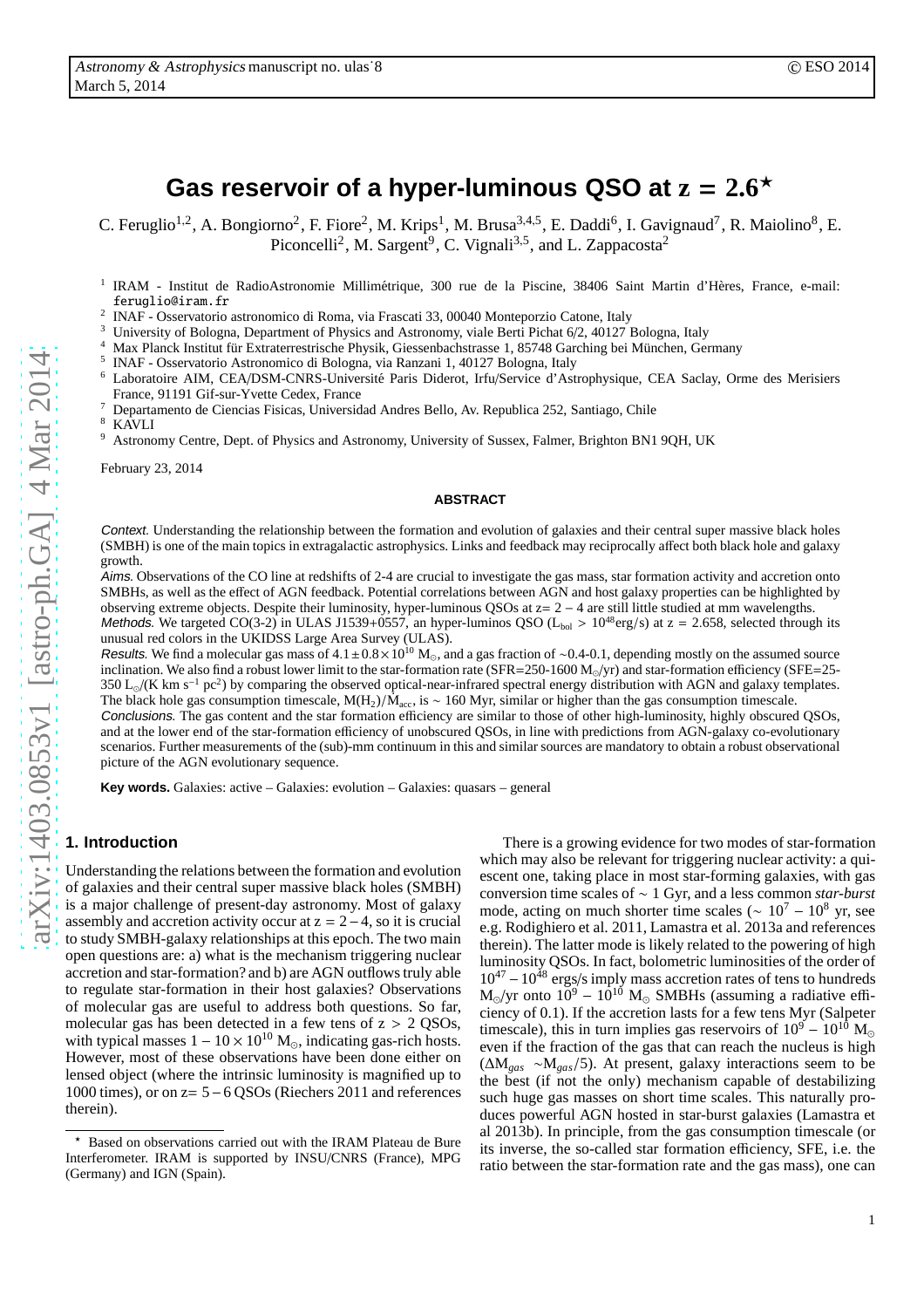directly derive information on the AGN and star-formation triggering mechanisms.

The SFE depends also on the SMBH gas consumption time scales and on the energy injected in the ISM by the AGN (*feedback*). High SFE may be the outcome of a small cold gas reservoir which was reduced by on-going SMBH accretion and consequent AGN feedback. For this reason, to have information on AGN feedback is crucial for addressing both questions. There is both theoretical and observational evidence that high luminosity QSOs drive powerful outflows. On the theoretical ground, physically-motivated models predict strong winds from AGN with SMBH larger than  $10^8$  M<sub>☉</sub>(Zubovas & King 2014 and references therein). These models in general predict mass flows proportional to the AGN bolometric luminosity to some power (e.g.  $M_{out}$  ∝  $L_{Bol}^{1/2}$  in the Menci et al. 2008 model). For these reasons, the most luminous QSOs in the Universe are ideal and unique targets to study AGN/galaxy feedback mechanisms regulated by powerful outflows. Powerful and massive AGN driven outflows of molecular gas were recently discovered in luminous QSOs (Maiolino et al. 2012, Feruglio et al. 2010, Cicone et al. 2013). Broad Absorption Lines (BAL) with outflow velocities up to several thousands km/s are common in high-luminosity QSOs (Borguet et al. 2013). BALs are found in 40% of midinfrared selected QSOs (Dai et al. 2008) and in 40% of the *WISE* selected luminous QSOs (Bongiorno et al. 2014, in prep.). Powerful, galaxy wide outflows have also been found in ionized gas using the broad [OIII] emission line (Cano-Diaz et al. 2012).

In this paper we present results from the first Plateau de Bure Interferometer (PdBI) observation of an hyper-luminous QSO, selected from the UKIDSS Large Area Survey (ULAS) and the VISTA (J, K bands) Hemisphere Survey: ULAS J1539+0557 at z = 2.658 (ra:15:39:10.2, dec: 05:57:50.0, Banerji et al. 2012). ULAS J1539+0557 is heavily reddened (rest frame A<sub>V</sub>  $\sim$  4) and has a bright  $22 \mu m$  flux of 19 mJy in the *WISE* all-sky survey, corresponding to  $\lambda L_{\lambda}(7.8 \ \mu \text{m}) = 10^{47} \text{ ergs/s}$ , and a bolometric luminosity of L<sub>bol</sub> ∼ 10<sup>48</sup> erg/s. The black hole mass is as large as  $7.4\times10^9$  M<sub> $\odot$ </sub>. As detailed in Banerji et al. (2012a), these hyperluminous QSOs are unlikely to be lensed, therefore they truly trace an extremely luminous population.

In the following we present the results of 3 mm observations of ULAS J1539+0557, targeting the CO(3-2) transition. We derive the gas mass, dynamical mass, and star-formation rate (SFR) of the host galaxy through the comparison of the observed UV-MIR Spectral Energy Distribution (SED) with galaxy templates. We compare the observed gas masses, gas fraction and gas consumption timescale with those of the other QSOs and galaxies at similar redshift. We finally discuss future desirable developments in this topic. A  $H_0 = 70$  km s<sup>-1</sup> Mpc<sup>-1</sup>,  $\Omega_M$ =0.3,  $\Omega_{\Lambda} = 0.7$  cosmology is adopted throughout.

#### **2. Millimeter observations and results**

ULAS J1539+0557 was observed at a frequency of 94.5 GHz with the PdBI array in the most compact (D) configuration, in September 2013. The system temperature was between 80 and 120 K, and water vapor about 5 mm. The quasar 1546+027 (1.8 Jy at 94.5 GHz) was used as a phase and amplitude calibrator. The quasar 3C454.3 (10.1 Jy) was used for bandpass and absolute flux calibration. We estimate a 10% error on the absolute flux calibration. Calibration and mapping were done in the GILDAS environment. The flagging of the phase visibilities was fixed at 35% rms in order to maximize the signal to noise ratio (S/N) of the detection. This flagging yields a  $1\sigma$  sensitivity of 0.3 mJy/beam in 79 MHz channels, and a total 6 antenna equivalent on-source time of 3.2 hours With natural weighting, the synthesized beam is 8.9 by 5.0 arcsec.

Fig. [1](#page-3-0) shows the spectrum and collapsed map of ULAS J1537+0557. The CO(3-2) emission line is detected at a confidence level of  $5.4\sigma$  (0.5,0.3 arcsec offset from the phase center, based on the fit of the visibilities in the uv plane adopting a unresolved source model) and lies at the frequency expected based on the optical spectroscopic redshift. The integrated flux of the line is 1.37 Jy km/s over the full line width (from fitting of the visibilities by a Gaussian function). L′CO can be estimated by extrapolating to the  $CO(1-0)$  luminosity from the  $CO(3-2)$ flux, using excitation models of high-z QSOs (Riechers et al. 2006, Riechers 2011). The observed scatter (see e.g. Carilli & Walter 2013) is of the same order of magnitude as the relative error on the CO flux of ULAS J1539+0557, and therefore we neglect it in the following estimates. We then find a line luminosity  $\rm L'CO = (5.1 \pm 1.2) \times 10^{10} \rm \ K \ km/s \ pc^2$ . By using a conversion factor  $X_{CO} = 0.8$  (e.g. Carilli & Walter 2013), we derive a total molecular gas mass of  $M(H_2) = (4.1 \pm 0.8) \times 10^{10} M_{\odot}$ . The 3 mm continuum is not detected (with a  $3\sigma$  upper limit of 0.1 mJy).

The CO(3-2) line profile in Fig. [1](#page-3-0) is broad. Fitting the profile over the full velocity range with a single Gaussian component we obtain a FWHM is 1600±700 km/s. This would be the highest FWHM among high-z QSOs (average is ∼ 300 km/s, Riechers 2011). Although noisy, the line profile in Fig. [1](#page-3-0) appears asymmetric, skewed toward positive velocities. The feature at positive velocities might either be a different component of the emission or noise. If we exclude from the fit velocities  $>$  500 km/s the best fit line width is narrower, FWHM=840<sup>+1000</sup><sup>-350</sup> km/s. Fitting the profile with two Gaussian functions we obtain a best fit solution with a main component centered at zero velocity with FWHM=1100±450 km/s and a second, fainter component centered at about 1200 km/s. This would suggest that the complex line profile is the result of a merging system (see e.g. Fu et al. 2013). The S/N of the data is not good enough to disentangle between the different possibilities. In the following we conservatively assume that the FWHM of the line is  $840^{+1000}_{-350}$  km/s.

The source appears unresolved, but the limits on its extension are quite loose (physical size < 40 kpc) because of the large synthesized beam.

The CO line width can be converted into a dynamical mass assuming a size R and an inclination *i* of a rotating molecular gas disc. We derive the product of the circular velocity at the outer CO radius  $v_c$  times the sinus of inclination,  $v \times \sin(i)$ , by dividing the FWHM of the CO line by 2.4 (Tacconi et al. 2006). The dynamical mass can then be estimated as  $M_{dyn} \sin^2(i) =$  $R \Delta v_c^2/G = 5.7 \times 10^{10} M_{\odot}$ , assuming  $R = 2$  kpc, a value commonly used for QSOs (e.g. Coppin et al. 2008), similar to that measured for the molecular disc of the z=4.694 southern AGN of BR1202-0725 (Carniani et al. 2013), or the lower luminosity QSOs (Krips et al. 2007), or local QSOs (e.g. Mark231, Downes & Solomon 1998), and similar to that found in SMGs (Tacconi et al. 2006, 2008).

Table 1 compares CO line FWHM, gas and dynamical mass of ULAS J1539+0557 to those of the only other three available z > 2, hyper-luminous ( $\lambda L_{\lambda}$ (7.8  $\mu$ m) ≥ 10<sup>47</sup> ergs/s) QSOs.

The large FWHM of CO(3-2) of ULAS J1539+0557 suggests a non negligible inclination. If  $i = 20$  deg, as in SBSJ1408+567 (Coppin et al. 2008),  $M_{dyn} \sim 5 \times 10^{11} M_{\odot}$ , if i=45 deg,  $M_{dyn}$  ~ 10<sup>11</sup> M<sub>☉</sub>. The ratio between the gas mass and the dynamical mass  $M_{H2}/M_{dyn}$  is therefore likely in the range 0.4-0.1.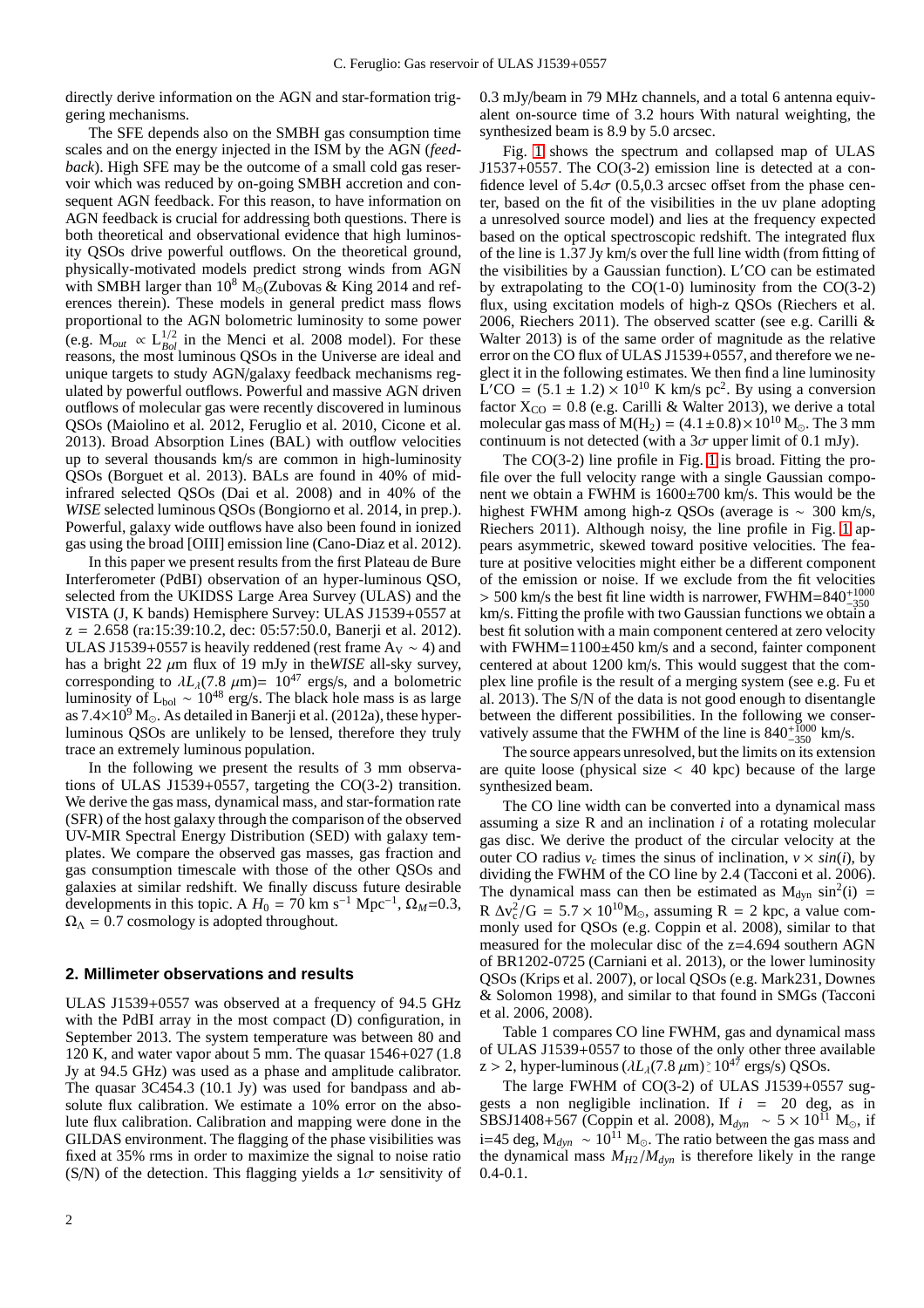$CO(3-2)$  - level step 1 $\sigma$ 



<span id="page-3-0"></span>**Fig. 1.** Left panel: spectrum of ULAS J1537+0557 integrated over the beam. The solid line shows the Gaussian fit with  $FWHM=840^{+1000}_{-350}$  km/s, and centered at the frequency corresponding to the redshift of the source. Right panel: integrated map of CO(3-2). Contour levels are  $1\sigma$  each ( $\sigma = 0.2$  mJy). The synthesized beam is shown in the bottom-left corner.

#### **3. Spectral Energy Distribution**

ULAS J1539+0557 has never been observed at far infrared or sub-mm wavelengths. It is possible, however, to compile a robust broad-band spectral energy distribution (SED) from the UV to the 22  $\mu$ m band (photometry from Banerji et al. 2012). The source is undetected in the FIRST VLA survey (Becker et al. 2012), the  $3\sigma$  upper limit is 0.375 mJy at 20 cm. The SED in the QSO rest frame is shown in Fig. [2.](#page-3-1) The SED at rest-frame wavelengths above  $\sim$  4000 Å is clearly dominated by the AGN. The emission of the AGN rapidly drops below 3000 Å, indicating that the nuclear emission is substantially obscured, consistent with the color selection of this source in the VISTA survey (Banerji et al. 2012). The SED below 3000 Å is likely dominated by starlight from the host galaxy. Translating the observed 1500 Å luminosity into a SFR, assuming the Madau (1998) conversion and zero galaxy extinction, provides a firm lower limit to the host galaxy SFR of  $70 M_{\odot}/yr$ . The real SFR is probably much higher than this value, if the galaxy is substantially obscured by dust, but difficult to constrain due to the lack of far-IR data.

To obtain a better SFR estimate, we modeled the broad band, 0.1-6  $\mu$ m SED by using a library of AGN and galaxy templates (Bongiorno et al. 2012). For the AGN component, we used the mean QSO SED from Richards et al. (2006), while for the galaxy component, a library of synthetic spectra generated using the stellar population synthesis models of Bruzual & Charlot (2003) has been adopted. Both the AGN and the galaxy templates can be affected by dust extinction. For a given galaxy template, the free parameters in the fit are thus normalization and extinction of both AGN and galaxy templates. We accepted solutions with galaxy stellar masses smaller than  $10^{12}$  M<sub>o</sub> and SFR  $\times$  duration of the starburst  $\leq$  total stellar mass. The best fit values are 400  $M_{\odot}/yr$  of SFR and  $3 \times 10^{10}$  M<sub> $\odot$ </sub> for the stellar mass. The  $1\sigma$  confidence intervals for SFR and stellar mass are 250-1600 M<sub>☉</sub>/yr and  $3 \times 10^{10} - 3 \times 10^{11}$  M<sub>o</sub> respectively. The best fit extinction for the AGN and the galaxy is  $E(B - V) = 1.1$  and 0.2, respectively.



<span id="page-3-1"></span>**Fig. 2.** The optical to radio wavelength rest-frame SED of ULAS J1539+0557 fitted with 2 components: a highly extincted AGN model  $(E(B-V)=1.1$ , magenta line), and a galaxy component (with different extinction,  $E(B-V)=0.2$ , red line). The black solid line shows the sum of the two components. The arrows indicate the  $3\sigma$  upper limits in the continuum at 3 mm (these observations) and at 20 cm from the FIRST survey.

#### **4. Discussion**

ULAS J1539+0557 is an extreme object, with a bolometric luminosity of  $L_{bol}$  = 1.6 × 10<sup>48</sup> erg/s (derived from the 5100 Å continuum), and a SMBH mass, estimated from H $\alpha$  emission line, as large as  $7.4 \times 10^9$  M<sub>☉</sub> (Banerji et al. 2012). This implies that the SMBH is accreting at the Eddington limit, at a rate of  $dm/dt = 200-300$  M<sub>☉</sub>/yr. At this rate, the black hole gas consumption timescale, M(H<sub>2</sub>)/M<sub>acc</sub>, would be only ~ 160 Myr.

In the following we discuss the source properties in comparison with other known luminous systems. A clean estimator for the intrinsic AGN power is its mid-infrared luminosity, since it guarantees little bias against dusty objects and little extinction (or absorption) corrections. Recently, the *WISE* satellite has performed the deepest all-sky survey at  $22 \mu m$ , which samples the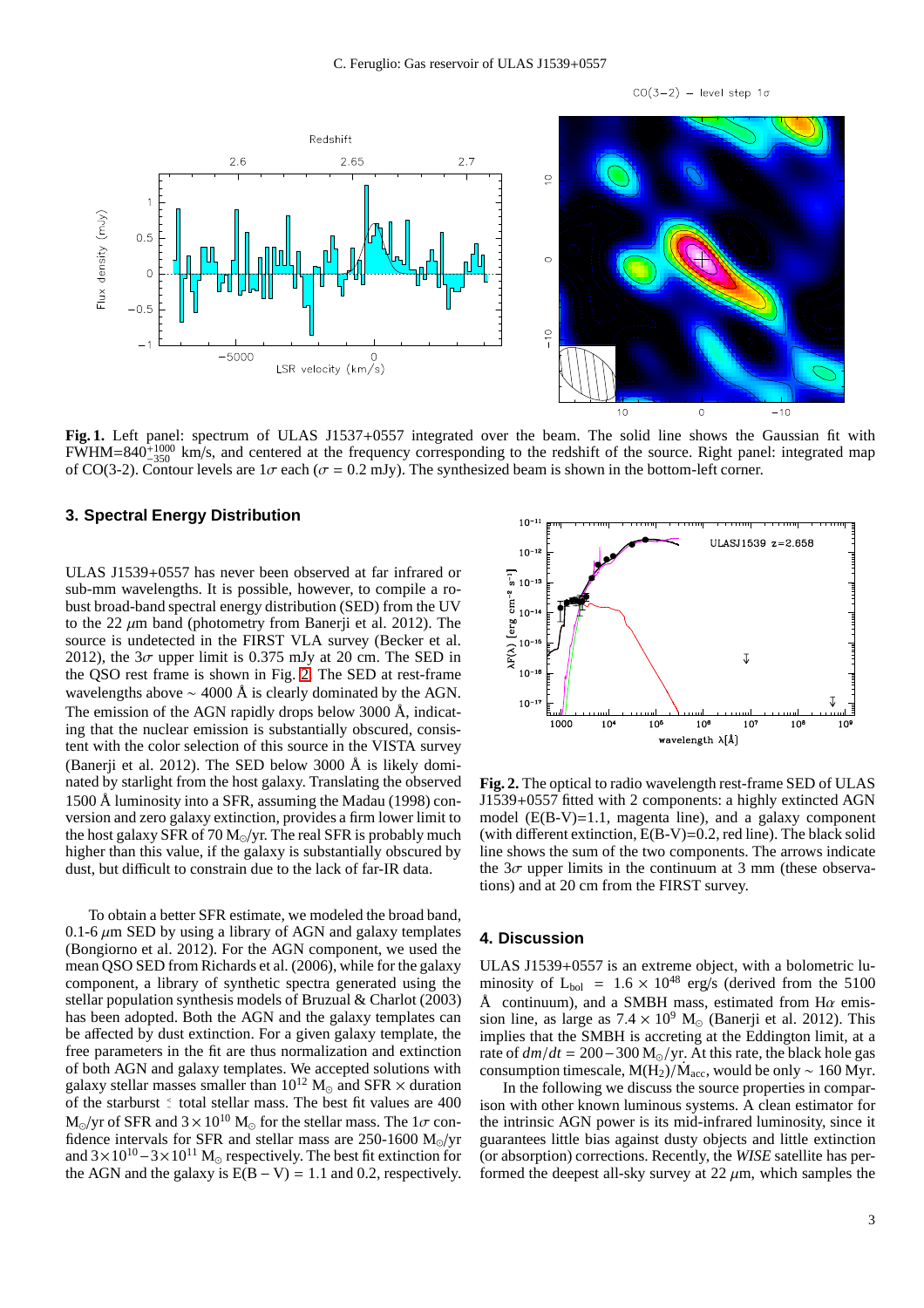| oso             | ∼     | $\lambda L_1(7.8 \,\mu\text{m})$  | $M(H_2)$                         | <b>FWHM</b>                               | $M_{dyn}sin^2(i)$        | $M_{H2}/M_{dyn}$  | ${\rm M}_{BH}$                | Ref   |
|-----------------|-------|-----------------------------------|----------------------------------|-------------------------------------------|--------------------------|-------------------|-------------------------------|-------|
|                 |       | $\mathsf{I}10^{47}$<br>$ergs/s$ ] | $^{\rm T}10^{10}{\rm M}_\odot{}$ | [km/s]                                    | $10^{10}$ M <sub>o</sub> |                   | $[10^9 \ \mathrm{M}_{\odot}]$ |       |
| ULAS J1539+0557 | 2.658 | 0.1                               | $4.1 \pm 0.8$                    | $840^{+1000}_{-250}$<br>$(3-2)$<br>$-350$ | 5.7 <sup>a</sup>         | $0.4 - 0.1d$      | 7.4                           |       |
| RXJ1249-0559    | 2.247 |                                   | $2.9 \pm 0.8$                    | $1090 \pm 340$ (3-2)                      | 9.7 <sup>a</sup>         | $0.30^{b}$        | 5.7                           | (2)   |
| SBSJ1408+567    | 2.583 | 1.8                               | $6.0 \pm 0.5$                    | $311\pm28(3-2)$                           | $0.78^a$                 | 0.90 <sup>c</sup> | 1.1                           | (3)   |
| BR1202-0725     | 4.694 | 1.6                               | $3.2 \pm 1.2$                    | $363\pm37(5-4)$                           | 0.83                     | $0.25^{e}$        | 1.5                           | (4,5) |

#### **Table 1. Hyper-luminous QSOs at** z > 2

assuming a disk radius of 2 kpc; (1) Banerji et al. 2012; (2) Coppin et al. 2008, (3) Beelen et al. 2004; (4) Salome et al. 2012; (5) Carniani et al. 2013, *b* likely high inclination; *c* assuming  $i = 20 \deg$ ; *d* assuming  $i = 45 \deg$  and  $i = 20 \deg$ ; *e* assuming  $i = 15 \deg$ .

rest frame 4-8  $\mu$ m band at z = 2 – 4 (where AGN heated warm dust is the main component to the total flux), finding the most luminous AGN in the sky at  $z < 4 - 5$ . It is therefore convenient to use the 7.8  $\mu$ m luminosity ( $\lambda L_{\lambda}(7.8 \mu m)$ ) as a reliable proxy for the AGN power. By measuring  $\lambda L_{\lambda}(7.8 \,\mu\text{m})$  of all QSOs with CO detections, we find that only three of these sources at  $z < 5$ have extreme intrinsic luminosities  $(\lambda L_{\lambda}(7.8 \mu m) \times 10^{47} \text{ ergs/s}).$ Other six OSOs with CO detection have  $10^{46} < \lambda L_1(7.8 \text{ nm}) <$ 1046.<sup>5</sup> ergs/s, including the two highly obscured SWIRE QSOs of Polletta et al. (2011). To characterize quantitatively the unique population of hyper-luminous QSOs we need to substantially increase the sample with gas mass, dynamical mass and SFR detections.

Fig. [3](#page-4-0) plots L'CO against  $\lambda L_{\lambda}(7.8 \mu m)$  for a compilation of both unobscured and highly obscured AGN. The luminosities of lensed object have been corrected for the published lens amplification factor. A rough correlation between the AGN luminosity and the CO luminosity is present. Note that the scatter in the correlation is higher for the lensed objects, likely due to the fact that both luminosities have been corrected for the same amplification factor, but the source of the  $7.8 \mu m$  luminosity is most likely very compact (pc scale), while the source of the CO luminosity could be more extended (a few kpc), implying an amplification pattern more complex than the assumed one. The 7.8  $\mu$ m luminosities of highly obscured (Compton Thick,  $N_H > 10^{24}$  cm<sup>-2</sup>, two are from Polletta et al. 2011, and Mrk231) have been computed using the 6.5-22  $\mu$ m fluxes, not corrected for extinction, which however may be relevant in highly obscured objects even at such long wavelengths. AGN at z> 5.8 are found at the lower part of the correlation. Non-lensed QSOs at z=  $1.5 - 5$  with  $\lambda L_{\lambda}(7.8 \,\mu\text{m})$  > a few10<sup>46</sup> ergs/s have all high L′CO, in the range  $3 - 8 \times 10^{10}$  K  $km/s$  pc<sup>2</sup>.

To convert L′CO into gas mass we again adopt a conversion factor  $X_{CO} = 0.8$ , as in most studies of AGN, ULIRGs and SMGs (see Carilli & Walter 2013). The molecular gas mass of ULAS J1539+0557 and three other hyper-luminous QSOs (Table 1) are in the range  $3-6\times10^{10}$  M<sub>o</sub>. We evaluate the dynamical mass of ULAS J1539+0557 under admittedly major assumptions (the FWHM estimated from the core of the CO(3-2) line, the size of the molecular gas disc of 2 kpc and its inclination angle). We find that the gas mass is 0.1-0.4 of the dynamical mass. This suggests that the host galaxy of this hyper-luminous QSO is not deprived from gas, and it is likely forming stars actively, in agreement with the prediction of semi-analytic models for AGN/galaxy co-evolution (Lamastra et al. 2013b).

SFE is usually computed as  $SFE = L_{FIR}/L'CO$ . Since ULAS J1539+0557 has never been observed at far infrared (FIR) or sub-mm wavelengths, we do not have a direct measure of L*FIR*. We can, however, estimate L*FIR* from the SFR obtained from the SED fitting, using the conversion SFR= $2 - 1.2 \times 10^{-10}$ (L<sub>FIR/</sub>L<sub>☉</sub>)  $M_{\odot}/yr$  (Scoville 2012). We find SFE between 25 and 350 L<sub>☉</sub>/(K  $\mathrm{km}\,\mathrm{s}^{-1}\,\mathrm{pc}^2$ ), which correspond to a gas consumption timescale of



<span id="page-4-0"></span>**Fig. 3.** L'CO versus  $\lambda L_{\lambda}(7.8\mu\text{m})$  for a compilation of AGN. The red triangle corresponds to ULAS J1539+0557.

25-160 Myr, smaller or equal to the black hole gas consumption timescale computed above (assuming that AGN feedback has not yet been able to significantly modify its environment and reduce the total host galaxy cold gas mass).

For a SFR in the range 250-1600, the ratio  $\dot{M}_{\text{acc}}/SFR$  is in the range  $0.1-1$ , which is  $\sim 2-3$  orders of magnitude above the mean value 10<sup>-3</sup> found by Mullaney et al. (2012) for AGN with star-forming hosts in GOODS-S, thus suggesting that ULAS J1539+0557 is an outlier to the "AGN main sequence". The SMBH mass is  $\geq 2\%$  of the dynamical mass, so  $M_{BH}/M_*$  is of the order 0.1 or higher, i.e. 2 orders of magnitude larger than the canonical value. This means that, although ULAS J1539+0557 has a extremely massive SMBH, this seems to live in an ordinary galaxy host with  $M_{dyn} \sim 10^{11} M_{\odot}$ , which is uncommon at this redshift, but not as such at higher redshift. ′Stochastic fluctuations<sup>,</sup> between SMBH and SF activity, as advocated by Mullaney et al. (2012), are unlikely to give rise to such extreme outliers.

In Fig. [4](#page-6-0) we plot the SFE against redshift (left panel) and L*FIR* against L′CO (right panel), for a compilation of AGN and galaxies (samples of Daddi et al. 2007, Genzel et al. 2000, Riechers et al. 2011 and references therein, Krips et al. 2012). The uncertainty on  $L_{FIR}$  and SFE, due to both the uncertainty on the evaluation of the SFR from SED fitting, and that associated to the conversion from SFR to L*FIR*, prevents us from precisely locating ULAS J1539+0557 in the L*FIR*–L′CO plane. Its FIR luminosity is consistent with both the locus of normal, star-forming galaxies and that of SMGs, ULIRGs and luminous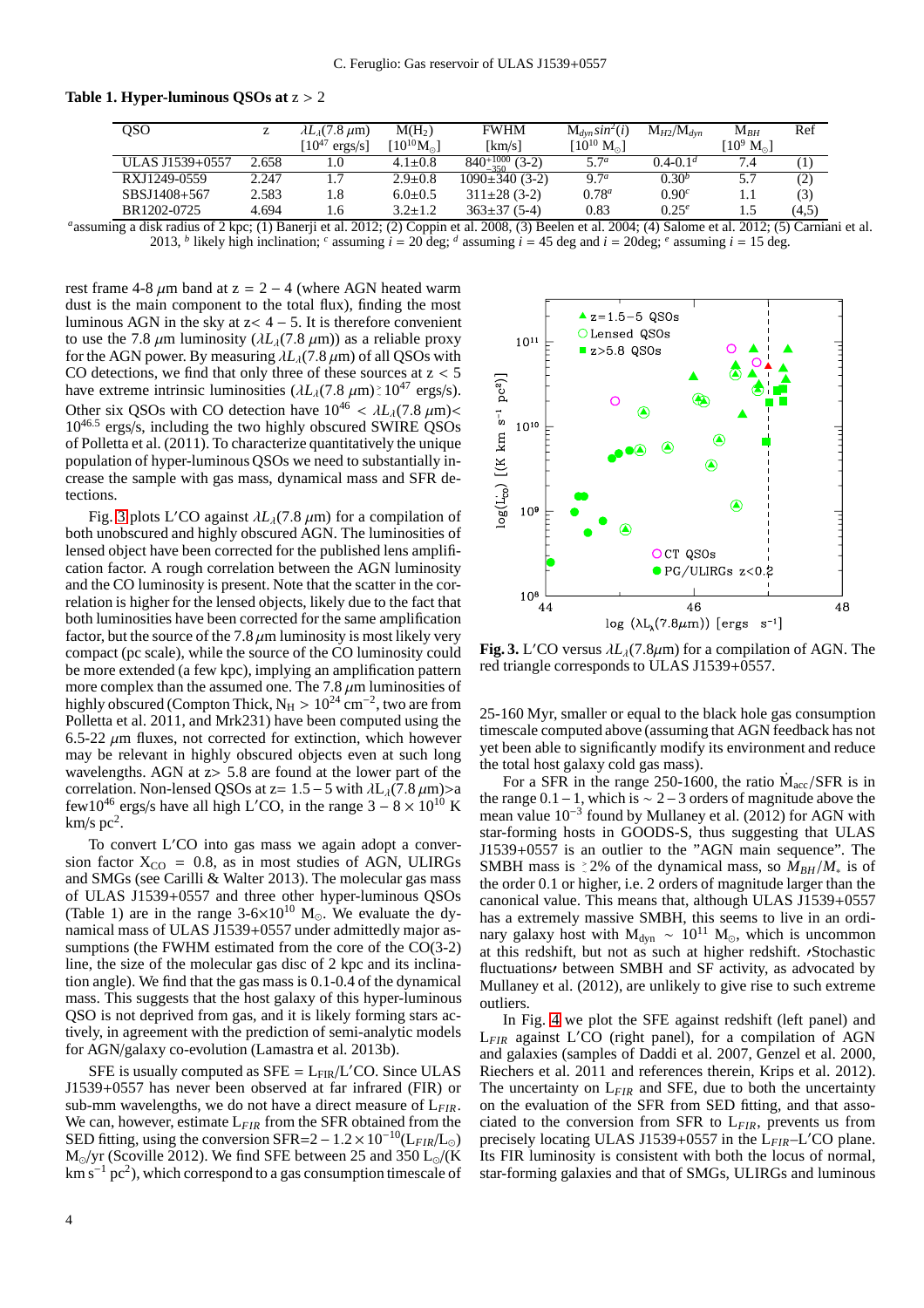QSOs. At face value, the SFE of ULAS J1539+0557 is lower than (although still statistically consistent) that of other luminous QSOs at similar or lower redshift (Riechers et al. 2011). It is similar to that of other highly obscured, but less extreme AGN. For example, Krips et al. (2012) found SFE∼ 100 − 200 in nearby type 2 QSOs, and Polletta et al. (2011) found similar SFE in two galaxies hosting high-luminosity, obscured QSOs at z ∼ 3. Therefore ULAS J1539+0557 may be an extreme case of a dust enshrouded, hyper-luminous QSO.

In the AGN/galaxy coevolution scenario obscured AGN may be an early phase of the life cycle of luminous quasars (Sanders et al. 1988, Menci et al. 2008 and references therein), in which the strong AGN outflows have not yet cleared the host galaxy from most of its gas and dust, thus resulting in a lower SFE than that of unobscured quasars. Conversely, luminous unobscured QSOs may be caught at the end of this process, and have high SFE because the AGN feedback has been already efficient in expelling a large fraction of the gas. The uncertainties on the SFR and SFE of ULAS J1539+0557 are, however, too large to allow a firm conclusion.

#### **5. Conclusions**

We detected CO(3-2) in the hyper-luminous QSO ULAS J1539+0557 at  $z = 2.658$ , a source selected by extremely red colors in the UKIDSS Large Area Survey (ULAS) and bright at 22 micron in the *WISE* survey. We find a molecular gas reservoir of  $4.1 \pm 0.8$   $10^{10}$  M<sub>o</sub>. The dynamical mass is not well constrained but it could be 2-10 times higher, depending mostly on the gas disk size and inclination. In any case, the host galaxy does not appear deprived from cold gas, suggesting that it is still forming stars actively. From fitting of the UV to mid-IR SED, we derived a robust lower limit to the SFR and gas consumption time scale. The ratio of SMBH accretion to star-formation rate,  $\dot{M}_{\text{acc}}/SFR$ , is significantly higher than that found by Mullaney et al. (2012) for AGN with star-forming hosts. The SFE is similar to that of highly obscured, high luminosity QSOs. This class of QSOs is believed to witness the brief evolutionary phase that traces the transition from a heavily enshrouded ULIRG-like phase of black-hole growth to the blue unobscured quasars. Due to their high luminosity these exceptional objects are ideal laboratories to investigate the physics of the feedback phenomenon with in situ observations at the peak of galaxy and SMBH assembly. The high luminosity allows highlighting the correlation between SFE and other parameters (e.g. obscuration, AGN luminosity).

Both the *WISE* all sky survey and the UKIDSS and VISTA hemisphere Surveys have revealed a population of hyperluminous QSOs in near and mid infrared. These selections have already produced reasonably large hyper-luminous QSO samples at  $z \sim 1.5 - 4$ , the main epoch of galaxy formation and accretion activity in the Universe. Recently, Banerji et al. (2014) presented IR and X-ray observations of a similar source from the same parent sample, ULAS J1234+0907 at redshift 2.5, finding high SFR ( $\textdegree$ 2000M<sub>☉</sub>/yr) and high X-ray luminosity ( > <sup>∼</sup> 10<sup>45</sup>ergs/s), thus confirming that infrared selection is efficient in discovering a population of hyper-luminous QSOs in the *blowout* phase.

It is urgent to increase the sample of hyper-luminous QSOs with good estimates of both gas mass, dynamical mass, L*FIR*, and X-ray luminosity, including both unobscured and highly obscured QSOs. These goals can be achieved with the present and future generation of millimeter interferometers, such as the PdBI, NOEMA and ALMA.

*Acknowledgements.* FF, AB and CF acknowledge support from PRIN-INAF 2011. MB acknowledges support from the FP7 Career Integration Grant "eEASy" (CIG 321913). IG acknowledges support from FONDECYT through grant 11110501.

#### **References**

- Banerji, M., McMahon, R. G., Hewett, P. C., Gonzalez-Solares, E. and Koposov, S. E. MNRAS, 429L, 55
- Banerji, M. , Fabian, A. C. and McMahon, R. G. 2014 MNRAS, tmpL, 9
- Becker, R. H., Helfand, D. J., White, R. L., Gregg, M. D. and Laurent-Muehlheisen, S. A. 2012, yCat, 8090, 0B
- Bongiorno, A., Merloni, A., Brusa, M. Magnelli, B., Salvato, M. et al. 2012, MNRAS, 527, 3103
- Borguet, B. C. J., et al., 2013, ApJ, 762, 49
- Carilli, C. L. and Walter, F. 2013, ARA&A 51, 105
- Carniani, S., Marconi, A., Biggs, A., Cresci, G, Cupani, G. et al. 2013 A&A 559A, 29
- Cicone, C., Feruglio, C., Maiolino, R., Fiore, F., Piconcelli, E., Menci, N. et al. 2012, A&A in press, arXiv1204.5881C
- Daddi, E., Elbaz, D., Walter, F., Bournaud, F., Salmi, F. et al. 2010, ApJ, 714,118 Dai, X., Shankar, F. and Sivakoff, G. R. 2008, ApJ 672, 108
- Downes, D. and Solomon, P. M. 1998, ApJ 507, 615
- Faucher-Figuere, C-A. & Quataert, E. 2012, MNRAS, 425, 605
- Feruglio, C., Maiolino, R., Piconcelli, E., Menci, N., Aussel, H. et al. 2010, A&A
- 518, 155 Genzel, R., Baker, A. J., Tacconi, L., Lutz, D., Cox, P. et al. 2003, ApJ, 584, 633
- Genzel, R., Tacconi, L., Gracia-Carpio, J., Sternberg, A., Cooper, M.C. et al. 2010, MNRAS, 407, 209
- King, A. R. 2010, MNRAS, 402, 1516
- Krips, M. Neri, R., Garcia-Burillo, S., Martin, S., Combes, F. et al. 2008, ApJ, 677, 262
- Krips, M., Neri, R. and Cox, P. 2012, ApJ 753, 135
- Lamastra, A., Menci, N., Fiore, F. and Santini, P. 2013, A&A 552A, 44
- Lamastra, A., Menci, N., Fiore, F., Santini, P. Bongiorno, A. et al. 2013, A&A, 559A, 56
- Madau, P. et al 1998, ....
- Maiolino, R., Gallerani, S., Neri, R., Cicone, C., Ferrara, A. et al. 2012, MNRAS 425, 66
- Menci, N., Fiore, F., Puccetti, S. & Cavaliere, A. 2008, ApJ, 686, 219
- Polletta, M., Nesvadba, N. P. H., Neri, R., Omont, A., Berta, S et al., 2011 A&A, 533A, 20
- Richards, G. T., Lacy, M. Storrie-Lombardi, L. J. et al. 2006, ApJS 166, 470
- Riechers, D. A., Walter, F., Carilli, C. L., Knudsen, K. K., Lo, K. Y., et al. 2006, ApJ 650, 604
- Riechers, D. A. 2011, ApJ 730, 108
- Riechers, D. A., Carilli, C. L., Maddalena, R. J., Hodge, J., Harris, A. I., Baker, A. J. et al. 2011, ApJ, 739, 32
- Rodighiero, G., Daddi, E., Baronchielli, I. Cimatti, A., Renzini, A. et al. 2011, ApJ, 739L, 40
- Sanders, D. B., Soifer, B. T., Elias, J. H., Madore, B. F., Matthews, K. et al., 1988, ApJ, 325, 74
- Solomon, P. M. et al. 1997, ApJ 478, 144
- Tacconi, L., Neri, R., Chapman, S. C., Genzel. R. Smail, I. et al. 2006 ApJ, 640, 228
- Tacconi, L. , Genzel, R., Smail, I., Neri, R., Chapman, S.C., et al. 2008, ApJ 680, 246
- Zhang, K., Dong, X., Wang, T. and Gaskell, C. M. 2011, ApJ, 737, 71
- Zubovas, K. & King A. 2012, ApJ, 745, 34
- Zubovas, K. & King A. 2014, MNRAS in press, [arXiv:1401.0392](http://arxiv.org/abs/1401.0392)